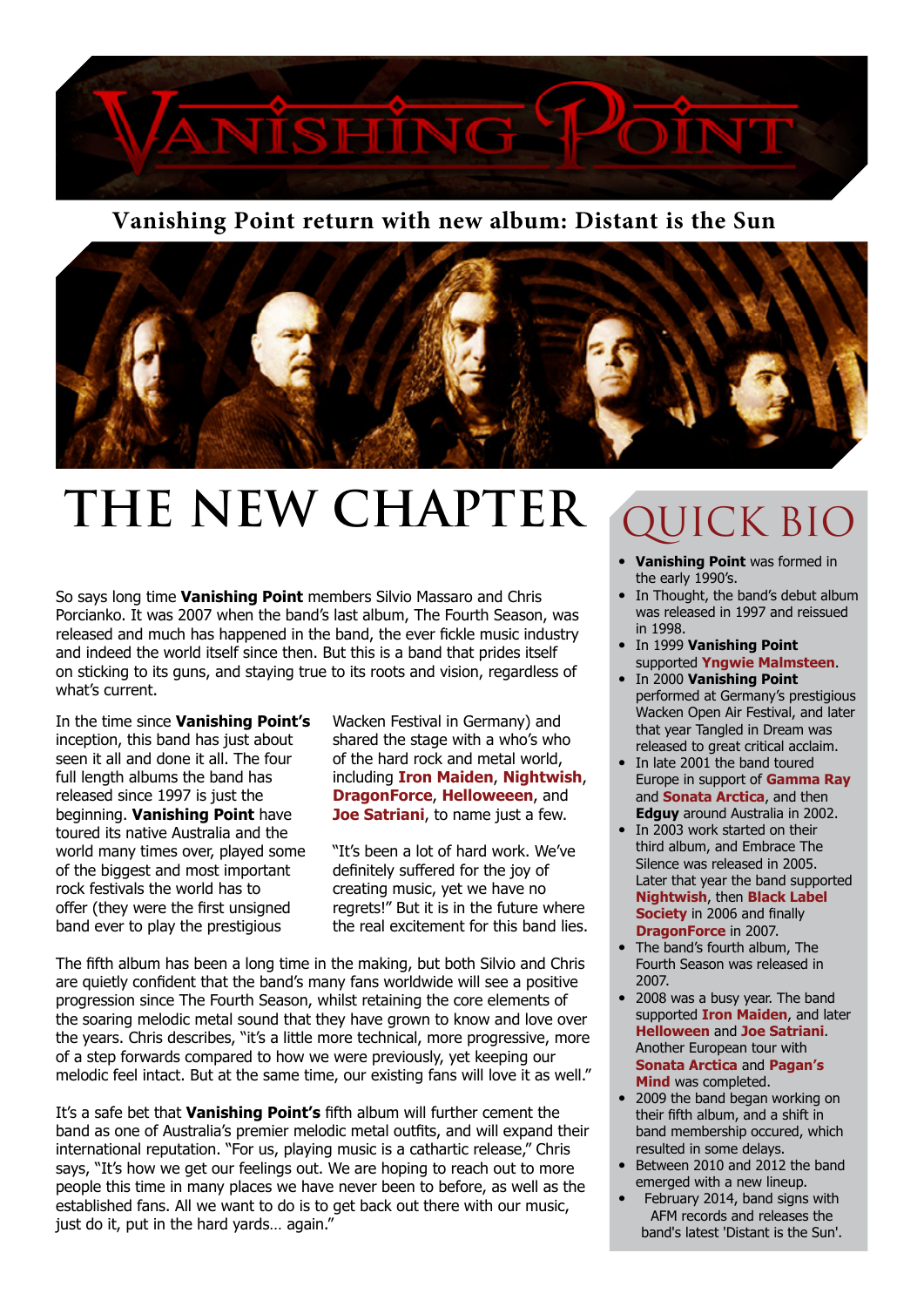# **BAND BIOGRAPHY**

**Vanishing Point** was formed in the early 1990′s with the line up of guitarist Tommy Vucur, drummer Jack Lukic and bassist Joe Del Mastro, from an earlier band called **Eye**. Vocalist Silvio Massaro and keyboard player Pep Sammartino joined the band in the mid 90′s and the band changed it's name to **Vanishing Point**. Soon after Andrew Whitehead joined as a second guitarist. The band concentrated their efforts on songwriting and recording and their first album, and In Thought was recorded in 1996, and released in Europe by German label Angular Records in 1997. The following year it was re-issued in Australia by Melbourne label Metal Warriors. The re-issue featured a bonus track, Inner Peace, which featured new guitarist Chris Porcianko, who replaced Andrew Whitehead.

In 1999, the band supported **Yngwie Malmsteen** before Pep Sammartino amicably left the band to pursue other avenues. He was replaced by Danny Olding. Soon afterward,

#### **Vanishing Point**

headed to Germany for the 2000 Wacken Open Air festival. Later that year the band's second album Tangled in Dream was released in Australia by Metal Warriors and internationally by Germany's LMP

label. The following eighteen months was a busy period for the band. In late 2001, **Vanishing Point** returned to Europe for a tour with **Gamma Ray** and **Sonata Arctica**, during which Olding provided live keyboards for **Gamma Ray**. Returning to Australia in 2002, they toured the country with German band **Edguy**. Olding resigned from **Vanishing Point** shortly after the tour was completed.

**Vanishing Point** worked on their next album throughout 2003 before making a rare live appearance at the annual and prestigious, yet now defunct Metal For The Brain festival in Canberra. Leonard Kopilas from **Manic Opera** joined the band in place of Olding as recording continued,

but **Vanishing Point** was forced into an involuntary hiatus due to ongoing differences with Metal Warriors. This led to **Vanishing Point** discontinuing their management with Metal Warriors. However, in 2005 the band returned to a live performances at Metal For The Brain, and then a show with **Nightwish** on the Melbourne leg of their Australian tour. Embrace The Silence was released mid-year internationally by their new label, Germany's Dockyard 1 and in Australia by the Wollongong-based Riot! label. Late in the year, Joe Del Mastro announced his departure from **Vanishing Point**. After completing a final round of live shows with the band, he was replaced by Steve Cox from Melbourne Hard Rock band **Teargas**, and Thrash Metal band **Black Like Vengeance**.

supported **Iron Maiden**, performing a single show in Perth and two shows in Melbourne.

**Vanishing Point** appeared alongside fellow Australian power metal band **Black Majesty** on tour with **Helloween** in February 2008.

In July 2008 Vanishing Point supported **Joe Satriani** for his two Melbourne shows.

In late September 2008 **Vanishing Point** once again took off for Europe this time supporting good friends **Sonata Arctica** with Norway's **Pagan's Mind**, the tour was a success and the band played in many new countries where the band had never been to before. **Vanishing Point** returned home to Australia for a short break and then to fully

> concentrate on writing the follow up album to The Fourth Season.



In 2010 co-founding member Tommy

Vucur left the band due to musical differences. Adrian Alimic and Jake Lowe also departed the band in 2010. In 2011 Simon Best joined the band on bass, followed by Scott Griffith on guitar and in February the recording for the fifth album began. Progress was slower than the band anticipated with there being personal/family loss and Scott Griffith departed the band.

In May 2012 **Vanishing Point** added James Maier as the new second guitar player, completing the lineup once again. As of late 2012, the new album is completed, and early 2014 the band signed with AFM and released the much anticipated 5th album, 'Distant is the Sun'.



During 2006, **Vanishing Point** supported **Black Label Society** and **Gamma Ray** on the Melbourne leg of their Australian tours. On 7th of December Jack Lukic announced his departure due to family commitments and 22 days later Cox also left. He was replaced by Adrian Alimic, also of **Manic Opera** and Christian Nativo took the place of Jack Lukic (on drums). Jake Lowe was enlisted to perform live keyboards, and in May 2007, **Vanishing Point** supported **DragonForce** in Australia and New Zealand.

The band's fourth album The Fourth Season was released on the 24th August 2007, through Dockyard 1. In February 2008 **Vanishing Point**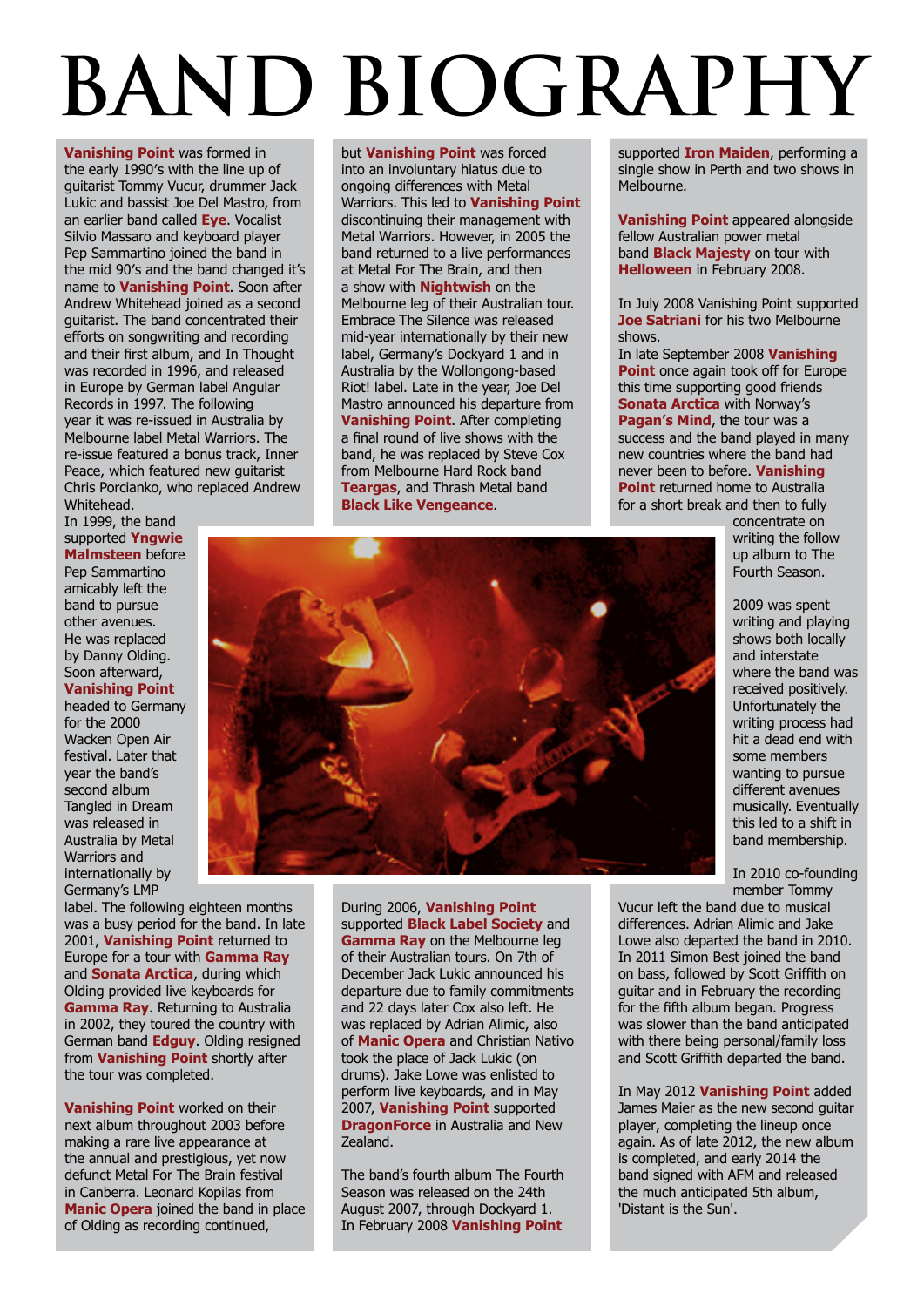## **DISCOGRAPHY REVIEWS & ACCOLADES**

**5HLHZVDGDUWLFOHVLL** KWWSXXXWUHGNLOOPDJDLHFRPPDUFKL ZXXPHWDOREVHVVLRHWDI VKLJSRLWU GLVWDWLVWKHVI

KWWSVIPHGLDFRPDDLVKLUSRLWGLVWDWLVWKHVFGL  $U$ HT HIZI $\Pi$  $\Box$ 

### KWWSWKHPVI FFRPDUHLHIZVDOEPI DLVKLUSRLWGLVWDMLVWKHVFUHGDFUDEEL

### **In Thought**

(1997, reissued in 1998)

**Tangled in Dream**

(2000)

**EMBRACE THE Silence**

(2005)

**EXAMPLE SET AND SET AND SET AND SET AND SET AND SET AND DONE CONSIDENT CONSIDERATION CONTINUES.<br>
THE PAY DESCRIPTION CONSIDERATION CONSIDERATION CONSIDERATION CONTINUES.<br>
THE CONSIDERED CONSIDERED CONSIDERED CONSIDERED TO** "In Thought is a very good debut album that does exactly what it was meant to do: Demonstrate the talent and creativity of **Vanishing Point**. Their ability to create good melodic riffs is showcased on this album, and the maturity of the songs is quite impressive considering the band members were about 19-20 years old back then." 8.5/10

Eric Chiasson, **MetalEater.com** reviewer



"The first thing that impressed me was the excellent musicianship and songwriting of the album, the guitars and keyboard makes an terrific duo, while the vocals are delightfully interpreted, a good mix of power with emotion. As for the cover art, let's say no more, see it for yourself, just gorgeous, you don't get this kind of enthusiasm in each album you buy. Looks aside, I must say that this sounds great too, almost each song is a killer one, full of catchy rhythms, great keyboards and emotional yet potent vocals."

9/10

Undercraft, **MetalStorm.net** reviewer



"...this album just proves why I'm so goddamn obsessed with the Australian Metal scene! It's brilliant and diverse! This album is just majestic / epic / all those other adjectives used to describe the best of the best in Melodic Metal."

> 100% Kerry Mustaine, **Metal Archives** reviewer

"Beautiful, epic, powerful, not cheesy, not lame, heavy, technical, brilliant, a f\*\*king masterpiece."

96%

Wahnsinn, **Metal Archives** reviewer

"For all the reasons you can think of, "The Fourth Season" is an album of flagrant melodic and lyrical brilliancy, whose elegance and emotional strength will be hard to even equal. Those happy to know the band have here yet another reason to deepen their devotion for the Australians, while those that don't know them have in "The Fourth Season" an irresistible reason to meet their music."

#### 95%

#### Hiryu, **Metal Archives** reviewer

cheesy, not lame, heavy, technical,<br>
96%<br>
Wahnsinn, **Metal Archives** reviewer<br>
k of, "The Fourth Season" is an<br>
rical brilliancy, whose elegance and<br>
o even equal. Those happy to know<br>
reason to deepen their devotion<br>
hat "...something that really struck me on this album was the level of musicianship that the band has put on display. Be it the hauntingly emotive sounds of front man Silvio Massaro, the fantastic lead lines of axemen Chris Porcianko and Tommy Vucur, or the exceptionally tight rhythm section of drummer Christian Nativo and bassist Adrian Alimic, the boys have clearly kicked things well into overdrive.

9/10

**The Fourth Season**





(2007)

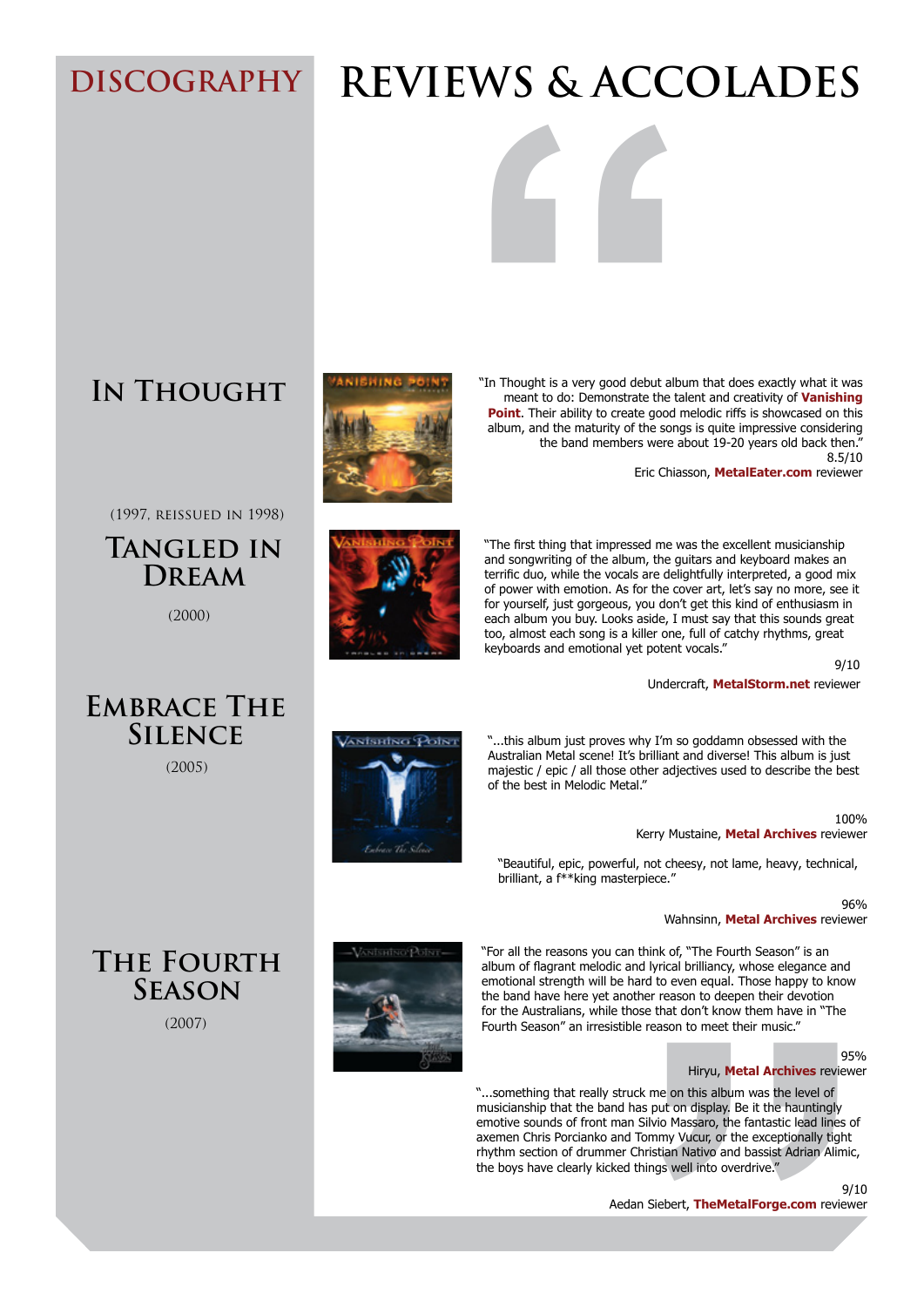# **THE BAND**



**Silvio Massaro** has been the vocalist and front man of Vanishing Point since the name change from Eye in 1995. Silvio's unique vocal ability and range is the trademark sound of Vanishing Point and is recognised throughout the Metal scene. Silvio lent his skills to Leonard's Manic Opera project in 2005 for their Promo Demo release. Silvio and John Cavaliere of Black Majesty have often shared the stage and performed duel vocals for both Vanishing Point and Black Majesty's live performances.

**Chris Porcianko** joined Vanishing Point in 1997 as the debut album, In Thought, was being released. When it was re-issued in 1998, the bonus track Inner Peace, featured Vanishing Point's new guitarist, marking this as Chris' first input with the band. The rest is history. Chris' guitar work and ability to bring a sense of melody to the band is inarguably a great asset to Vanishing Point. Chris has written Vanishing Point's fifth album entirely on his own, and is immensely looking forward to sharing it with the fans in 2012.

Chris uses Ibanez guitars exclusively, Dean Markely Blue Steel guitar strings, Hughes and Kettner amplification, DSL guitar straps and Jim Dunlop "Big Stubby" 2mm guitar picks.





**James "Bushy" Maier** is the newest addition to Vanishing Point. James has been playing guitar for 12 years and is one of the youngest guys in the band who brings with him a wealth of knowledge, enthusiasm and technical ability within his playing.

He was asked to join Vanishing Point after a series of auditions and questions from the existing members of the band who took to his quiet manner, his quick skills in improvising and his willingness to create melodic music with ease.

James' gear of choice is Ibanez guitars, Brock guitars (which he uses a custom 8 string), Line 6 and Fractal Audio Systems (Axe Fx II).

**Simon Best** joined Vanishing Point mid-way through 2011 during a major transitional period for the band. Vanishing Point were facing the prospect of finding a new bassist and guitarist whilst attempting to complete their fifth album. Simon recalls "I can remember sitting in Silvio's yet-to-be-complete studio being asked to join the band. I was totally blown away that the band deemed me to be the perfect candidate! I remember sitting down with Chris for the first time to listen to the new material, trying to hide a smirk thinking 'I can't believe that I have been given this opportunity – this is now real!'"



Simon currently using the following gear: Sadowsky M5-24, Gallien Kruger 700RB II, Gallien Kruger 410, Ampeg BSE115.



**Christian Nativo** is a drummer and educator based in Melbourne, Australia. He has built a modest musical career over a number of years incorporating Rock and Jazz / Fusion influences into his playing. Christian's signature sound is a result of his musical sensibility and broad range of musical tastes.

Christian has been in Vanishing Point since early 2007 and has toured Australia, New Zealand and Europe with VP supporting international bands Iron Maiden, DragonForce, Joe Satriani, Helloween and Sonata Arctica.

Christian is an endorsee of Vic Firth drumsticks, Remo drum skins, and Zildjian. Christian exclusively uses and recommends Ear Monitors Australia and Mono cases.

Thanez Dean Markley Highes & Vethus: 00810 Tunion Vierre HEMEY Zilojian